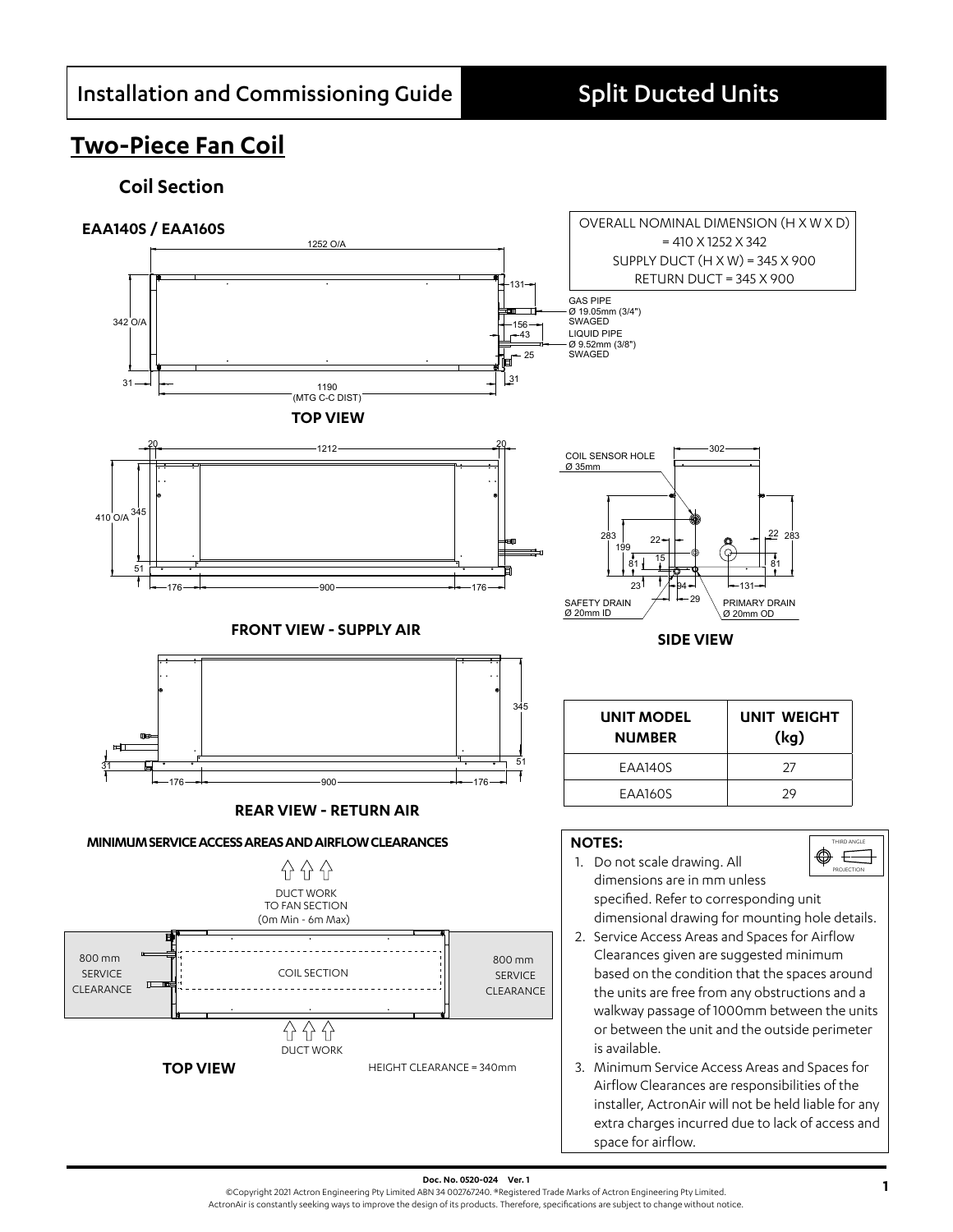**EAA180S**

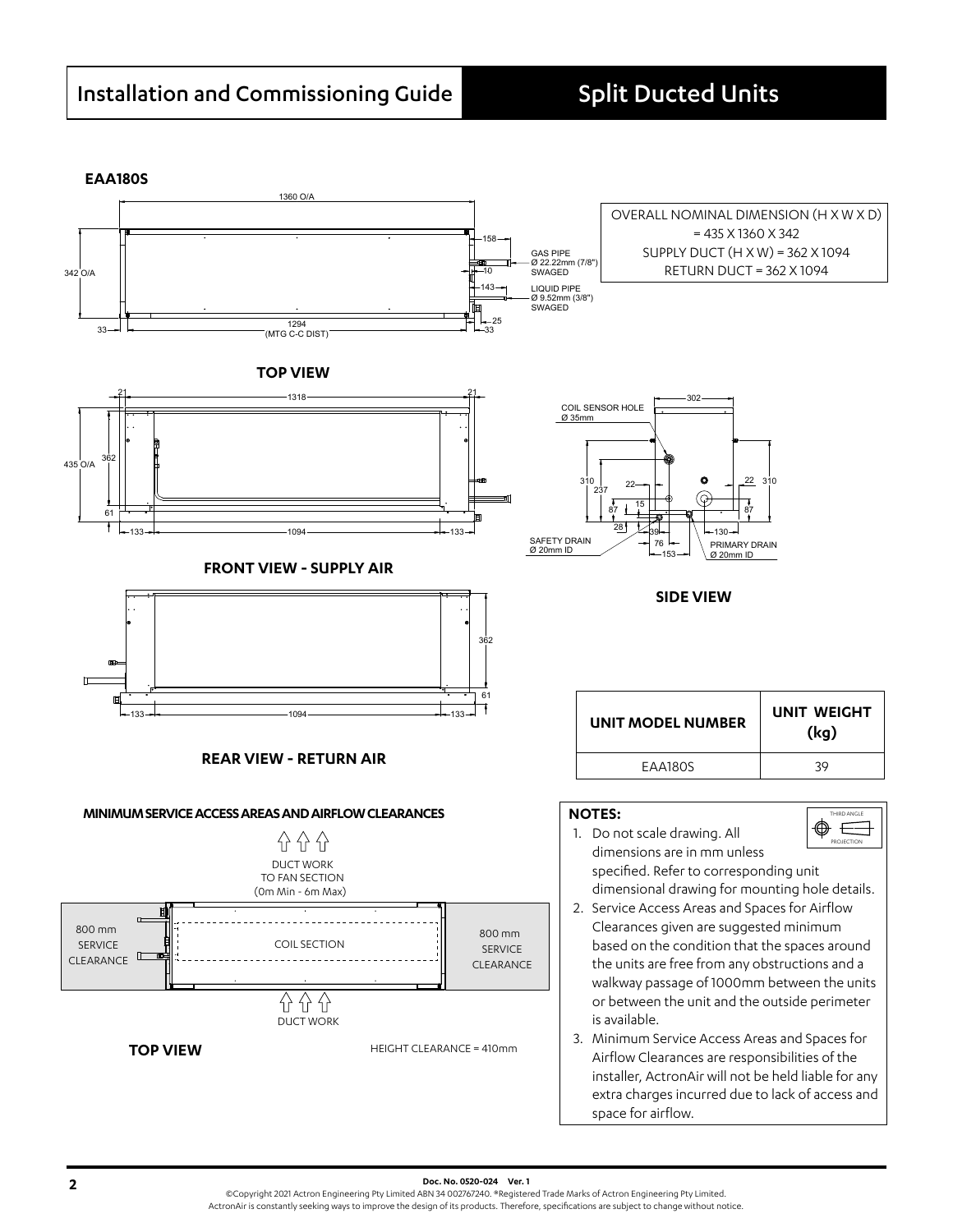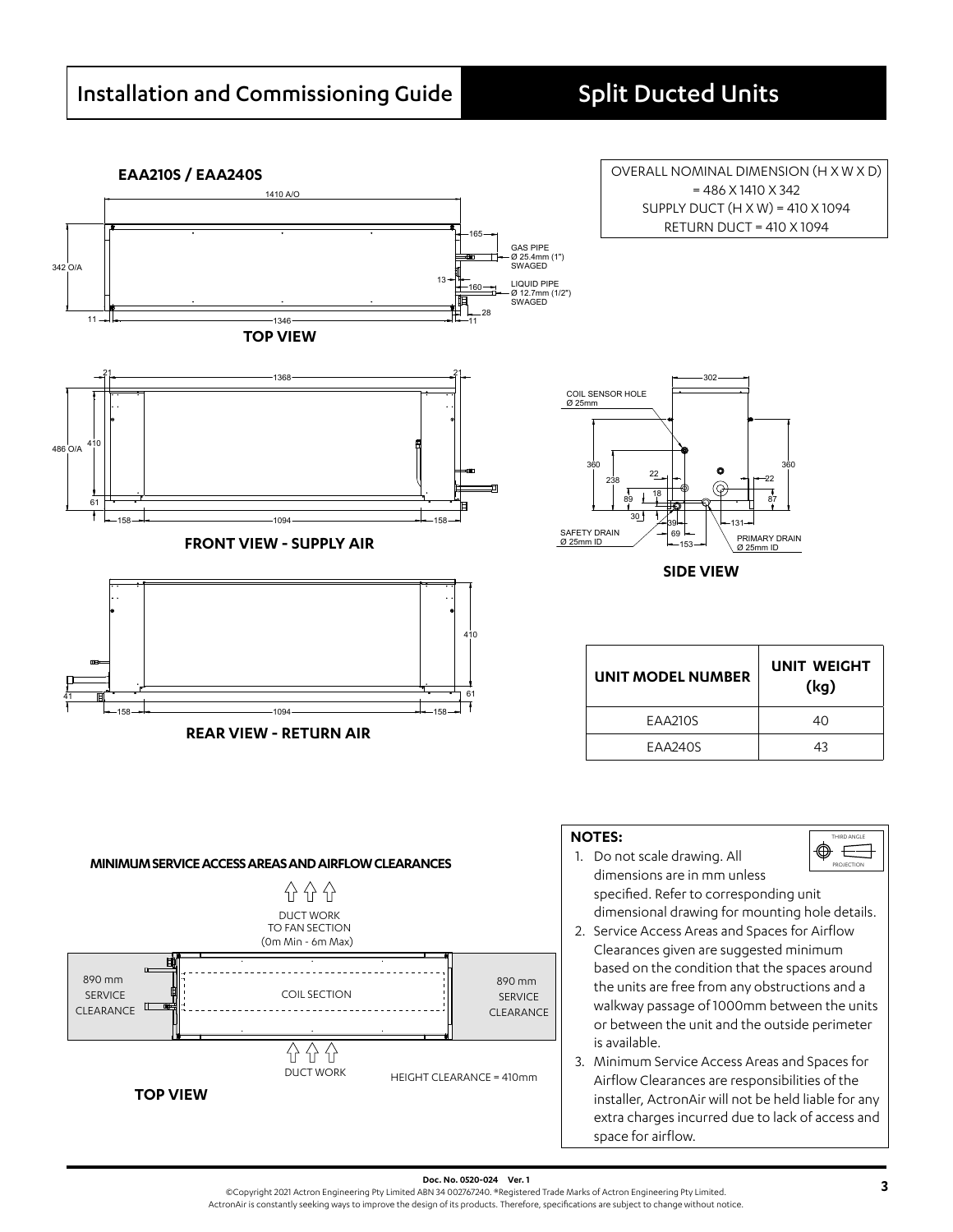# **Fan Section**



**EFV140S / EFV160S / EFV180S COVERALL NOMINAL DIMENSION (H X W X D)** = 408 X 1072 X 362 SUPPLY DUCT (H X W) = 168 X 707 RETURN DUCT = 378 X 900



**SIDE VIEW**

**UNIT MODEL NUMBER UNIT WEIGHT**

**(kg)**

THIRD ANGLE PROJECTION

EFV140S / EFV160S / EFV180S 31

#### **NOTES:**

- $\circledcirc =$ 1. Do not scale drawing. All dimensions are in mm unless specified. Refer to corresponding unit dimensional drawing for mounting hole details.
- 2. Service Access Areas and Spaces for Airflow Clearances given are suggested minimum based on the condition that the spaces around the units are free from any obstructions and a walkway passage of 1000mm between the units or between the unit and the outside perimeter is available.
- 3. Minimum Service Access Areas and Spaces for Airflow Clearances are responsibilities of the installer, ActronAir will not be held liable for any extra charges incurred due to lack of access and space for airflow.